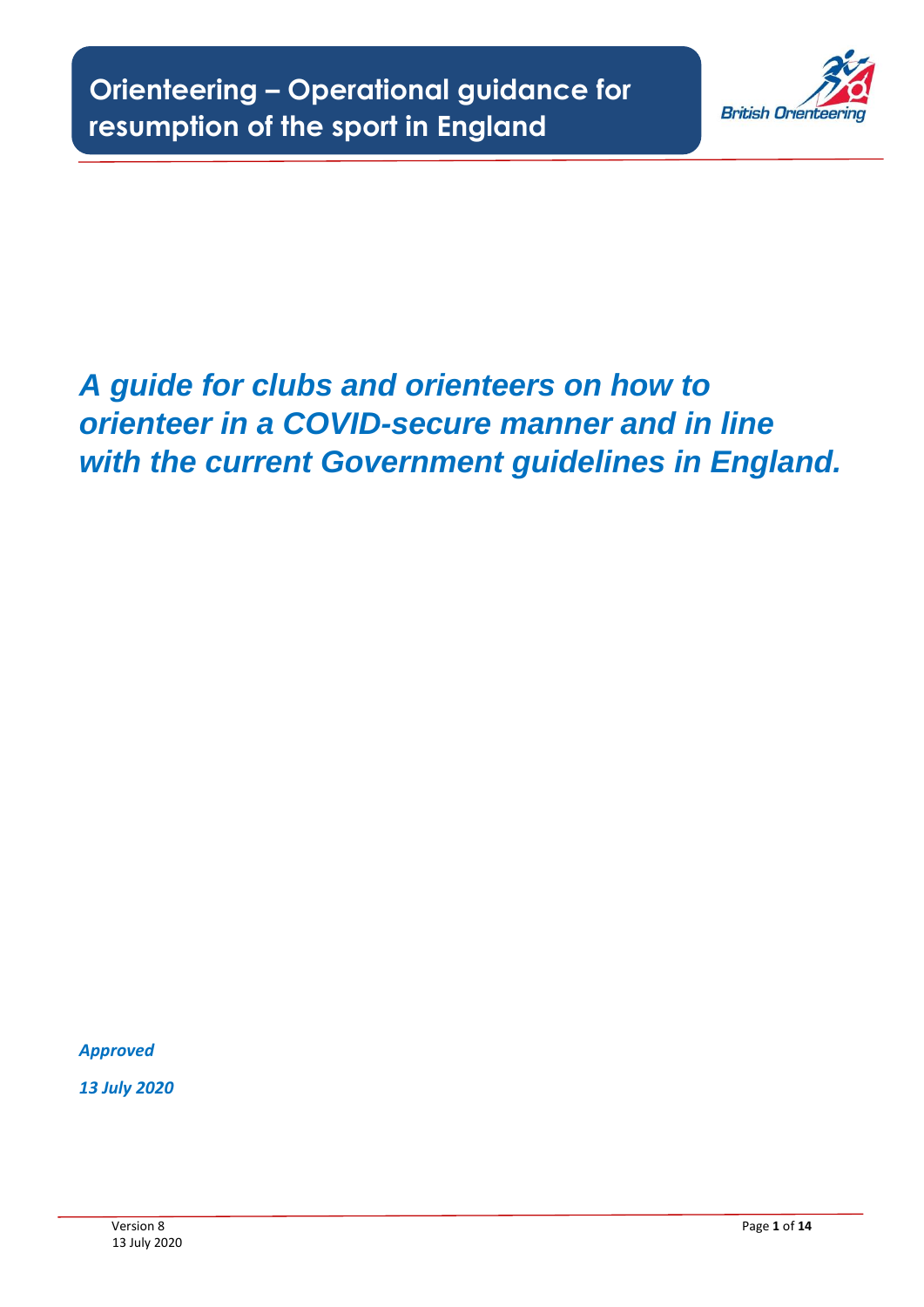

# **OVERVIEW**

Orienteering takes place in the fresh air, offering physical exercise in the outdoor environment. With additional social distancing measures and controls, British Orienteering believes that the sport is well-placed to offer a safe and enjoyable orienteering experience during this period when restrictions are being relaxed.

British Orienteering has been working hard on when and how orienteering can safely re-start and can't wait to welcome everyone back. We have produced these guidelines for clubs to provide orienteering in a way that is compliant with the current Government guidance in England.

It is already the case that small training or coaching sessions can take place with no more than six people in a group. There may be more than one group in a location at the same time provided the groups remain separate. Guidance for coaching activities can be foun[d here.](https://www.gov.uk/government/publications/coronavirus-covid-19-guidance-on-phased-return-of-sport-and-recreation/guidance-for-personal-trainers-and-coaches-on-the-phased-return-of-sport-and-recreation)

**From Saturday 1st August 2020, small-scale orienteering events, using electronic punching and timing equipment can take place.**

It is absolutely vital that any orienteering activity complies with both the letter and the spirit of the Government guidance and the guidance in this document**. In particular, event must be organised so that the prohibition on outdoor gatherings of more than six people from different households is observed**

Demand for orienteering may be high so clubs are asked to follow the guidance below closely when organising any orienteering activity, to ensure all participants can enjoy our great sport safely, and to maintain the excellent reputation of our sport.

These guidelines apply to England only. They have been produced in line with the latest Government guidelines on COVID-19 restrictions, in particular the guidance [on the phased return of outdoor sport and](https://www.gov.uk/government/publications/coronavirus-covid-19-guidance-on-phased-return-of-sport-and-recreation/guidance-for-the-public-on-the-phased-return-of-outdoor-sport-and-recreation)  [recreation in England,](https://www.gov.uk/government/publications/coronavirus-covid-19-guidance-on-phased-return-of-sport-and-recreation/guidance-for-the-public-on-the-phased-return-of-outdoor-sport-and-recreation) for [providers of grassroots sport and gym/leisure facilities,](https://www.gov.uk/guidance/working-safely-during-coronavirus-covid-19/providers-of-grassroots-sport-and-gym-leisure-facilities) and (where relevant) the [return to recreational team sport framework.](https://www.gov.uk/government/publications/coronavirus-covid-19-guidance-on-phased-return-of-sport-and-recreation/return-to-recreational-team-sport-framework)

Key points from the Government guidance (as published on 10 July) include:

*You can now exercise alone, with members of your household, or with up to 5 other people from outside your household. Up to two households are permitted to gather in groups of more than 6 people indoors or outdoors, provided members of different households can follow social distancing guidelines. Otherwise, gatherings of more than 6 people indoors or outdoors continue not to be permitted, unless this is essential for work purposes.*

*Social distancing guidelines should be followed between people from different households wherever possible. This means a distance of 2m between people from different households, or 1m plus mitigations (such as face coverings or avoiding face-to-face contact) where 2m is not possible.*

We will continue to work closely with DCMS and Sport England to develop best practice guidance for those responsible for delivering different aspects of orienteering.

As the weeks progress, the current Government restrictions may or may not be eased further. If they are, British Orienteering will update our guidance accordingly. It's essential everyone is clear about the restrictions and works together to manage social distancing and strong hand hygiene.

The guidance outlined below allows orienteering clubs to resume small orienteering events and activities in line with the current Government guidance, minimising the risk of spreading COVID-19. They include measures to maintain hygiene and minimise unnecessary interactions with others. We hope that this will be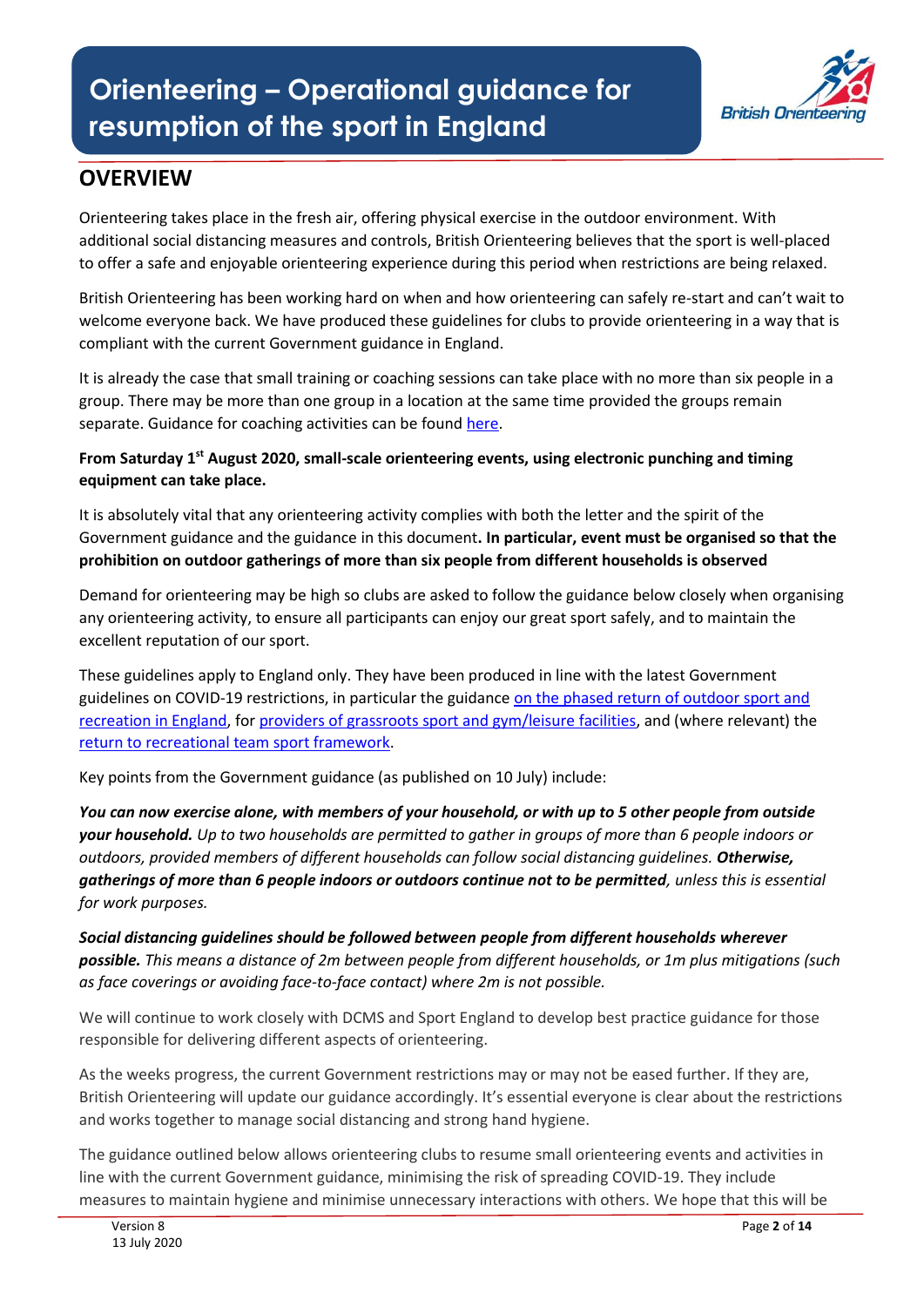

an intermediate step towards resuming activities at a larger scale as and when further relaxation of the current restrictions allows gatherings involving larger numbers of people to take place.

Orienteering areas across the country are all different and clubs operate in different local contexts. An assessment of whether a safe environment can be provided will depend on a range of factors, which apply differently at each venue. It is the responsibility of each club or coach to make that assessment based on their local environment.

Clubs should be ready to cancel any activity or event at short notice, should changes to local or national guidelines dictate.

Failure to respect this guidance could

- invalidate the insurance for the event or activity
- potentially cause irreparable damage to the reputation of the sport
- seriously jeopardise our ability to obtain permission for future events, both locally and nationally.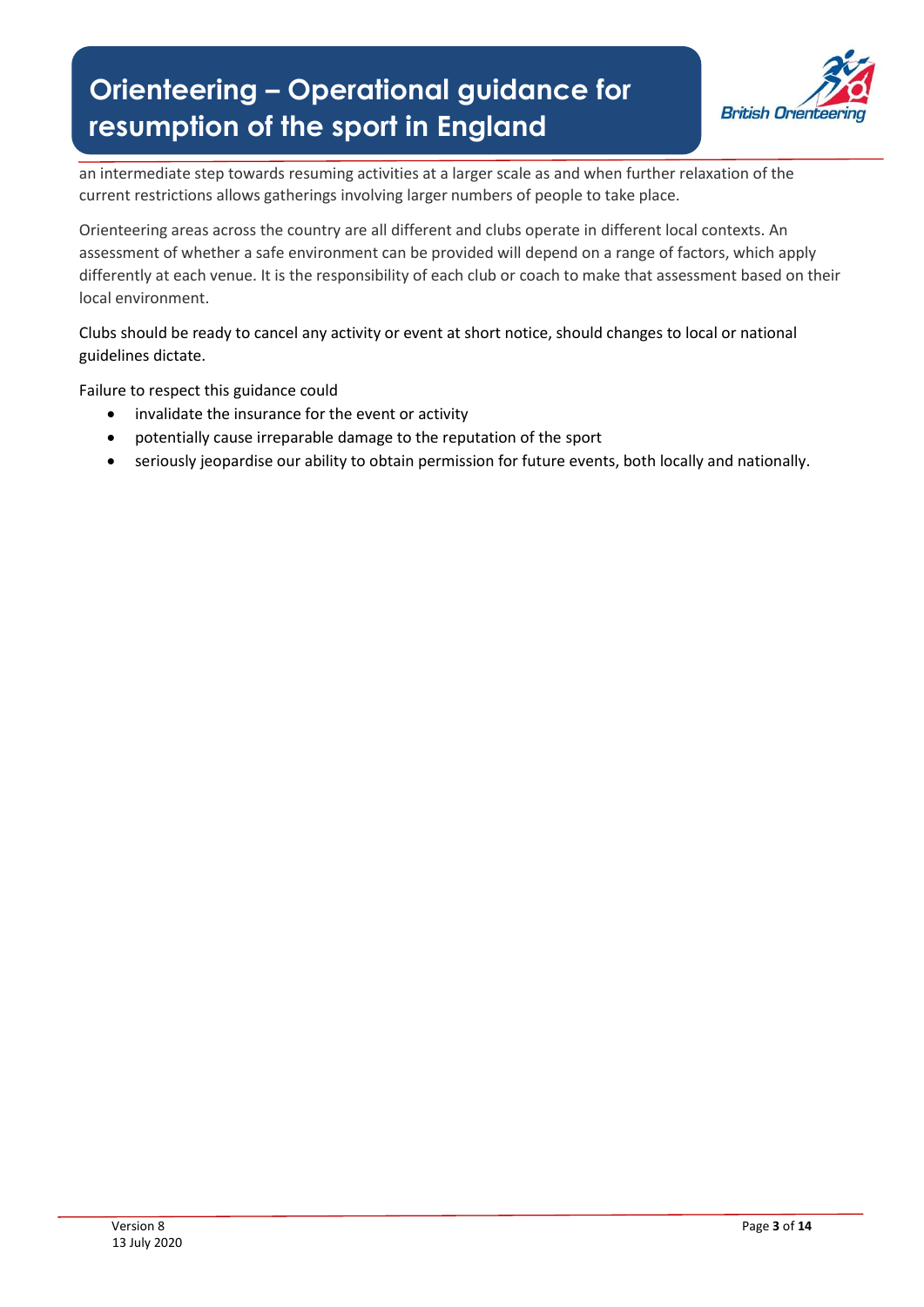

# Detailed guidance on aspects of the event organisation

| $\mathbf{1}$ . |  |
|----------------|--|
| 2.             |  |
| 3.             |  |
| 4.             |  |
| 5.             |  |
| 6.             |  |
| 7.             |  |
| 8.             |  |
| 9.             |  |
| 10.            |  |
| 11.            |  |
| 12.            |  |
| 13.            |  |
| 14.            |  |
| 15.            |  |
| 16.            |  |
| 17.            |  |
|                |  |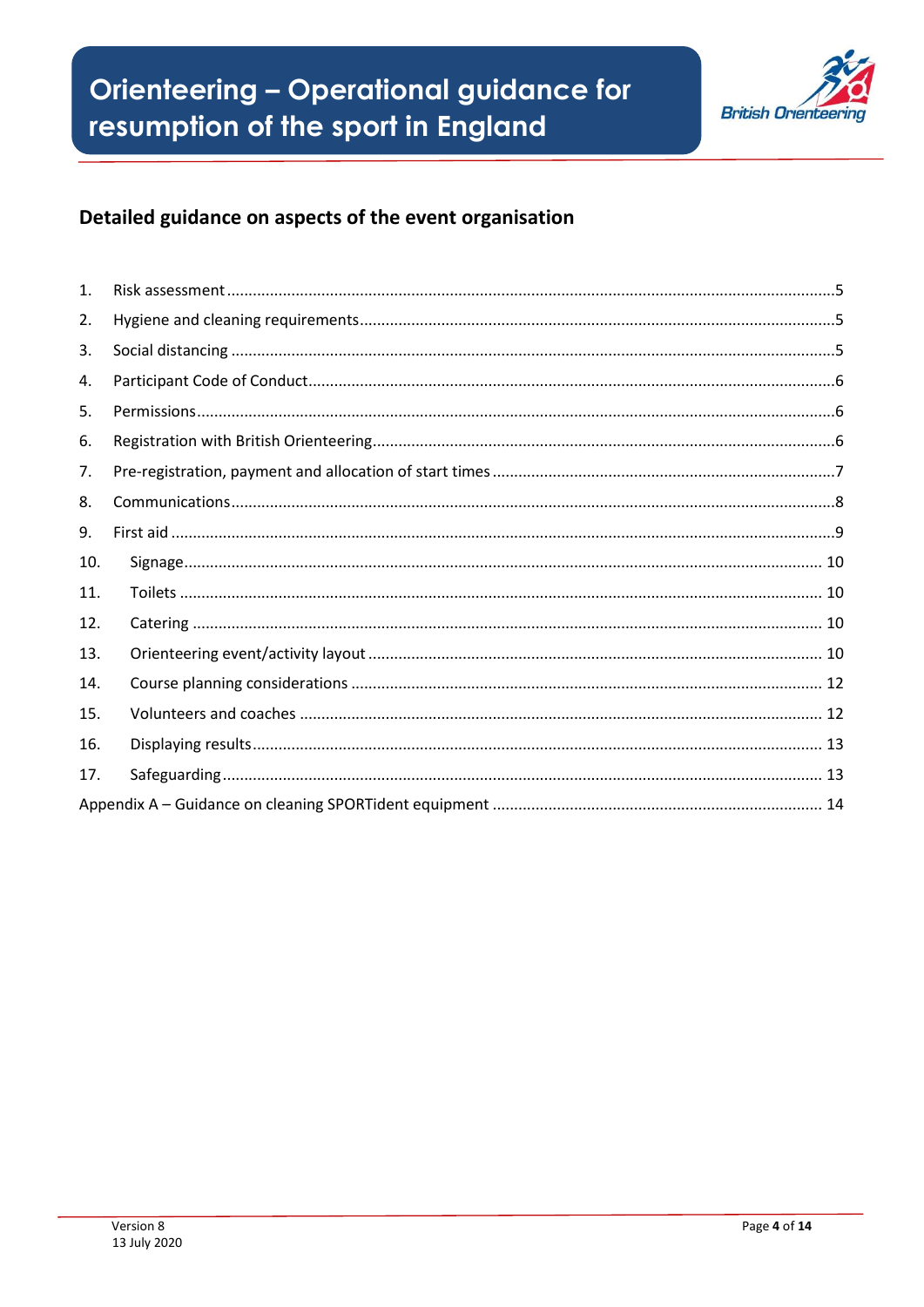

# 1. Risk assessment

Clubs should conduct their usual careful and comprehensive risk assessment for every event and activity, taking into account the current environment and conditions. Risk assessments must include measures to manage social distancing and for effective infection control. A COVID-19 Risk Assessment template is available [here.](https://bof2.sharepoint.com/:w:/g/Competitions/EUix7qmDGDBNvFT0-YGQzY8BRmkY7hO3UMT2ZB6UeYOyhw?e=njAKHj)

# <span id="page-4-0"></span>2. Hygiene and cleaning requirements

Hand sanitizer or hand-washing facilities should be available on arrival at the event, at download, at any toilets and at the start area.

Should someone display symptoms of COVID-19 at an event or activity, the following [government guidelines](https://www.gov.uk/government/publications/covid-19-decontamination-in-non-healthcare-settings/covid-19-decontamination-in-non-healthcare-settings)  [regarding cleaning of equipment](https://www.gov.uk/government/publications/covid-19-decontamination-in-non-healthcare-settings/covid-19-decontamination-in-non-healthcare-settings) will help explain the steps you need to take.

There are very few items of shared equipment in orienteering, and the risk of COVID-19 transmission through fomites is accordingly very low. The most likely potential vector is through contact with electronic punching units.

Care should be taken to clean any electronic punching units used on a course.

- All units, including clear and check units, must be placed on stakes, tables or on the ground, and not held by an official.
- Competitors should be reminded in the pre-event information and at the start to avoid touching the units.
- The clear, clear, start, finish and download units should be cleaned regularly with a disinfectant spray or wipe throughout the event.
- Units on the course should be cleaned with a disinfectant spray or wipe prior to being collected at the end of the events or alternatively control collectors should wear gloves.
- All wipes used should be disposed of immediately after use. If collecting controls, a separate bag should be used to hold used wipes which is disposed of when appropriate.

Detailed manufacturer guidance on cleaning SPORTident equipment can be found at Appendix A to this document. Equivalent guidance has been requested from EMIT, and will be added once it is available.

Pin punching must not be used.

Clubs should encourage participants to arrive at the event in their orienteering kit, and where possible to travel home to change. It is unusual for changing rooms and showering facilities to be provided at an orienteering event, and these should be avoided where possible.

# 3. Social distancing

The risk of droplet transmission at an orienteering event is low. There should be little reason for participants to come within 1 metre of each other or of volunteers, and it should normally be possible to maintain 2-metre distancing.

All participants and officials must comply with the social distancing guidelines set out in the government [advice:](https://www.gov.uk/government/publications/staying-alert-and-safe-social-distancing/staying-alert-and-safe-social-distancing-after-4-july) 2 metres, or 1 metre with risk mitigation where 2 metres is not viable. If a club is not able to maintain 2-metre distancing, they must consider and set out the mitigations they will use as part of their risk assessment.

Areas where people are particularly likely to gather or form a queue, such as hire card collection, payment, start, finish, download and toilets, must have clear signage reminding participants of the importance of social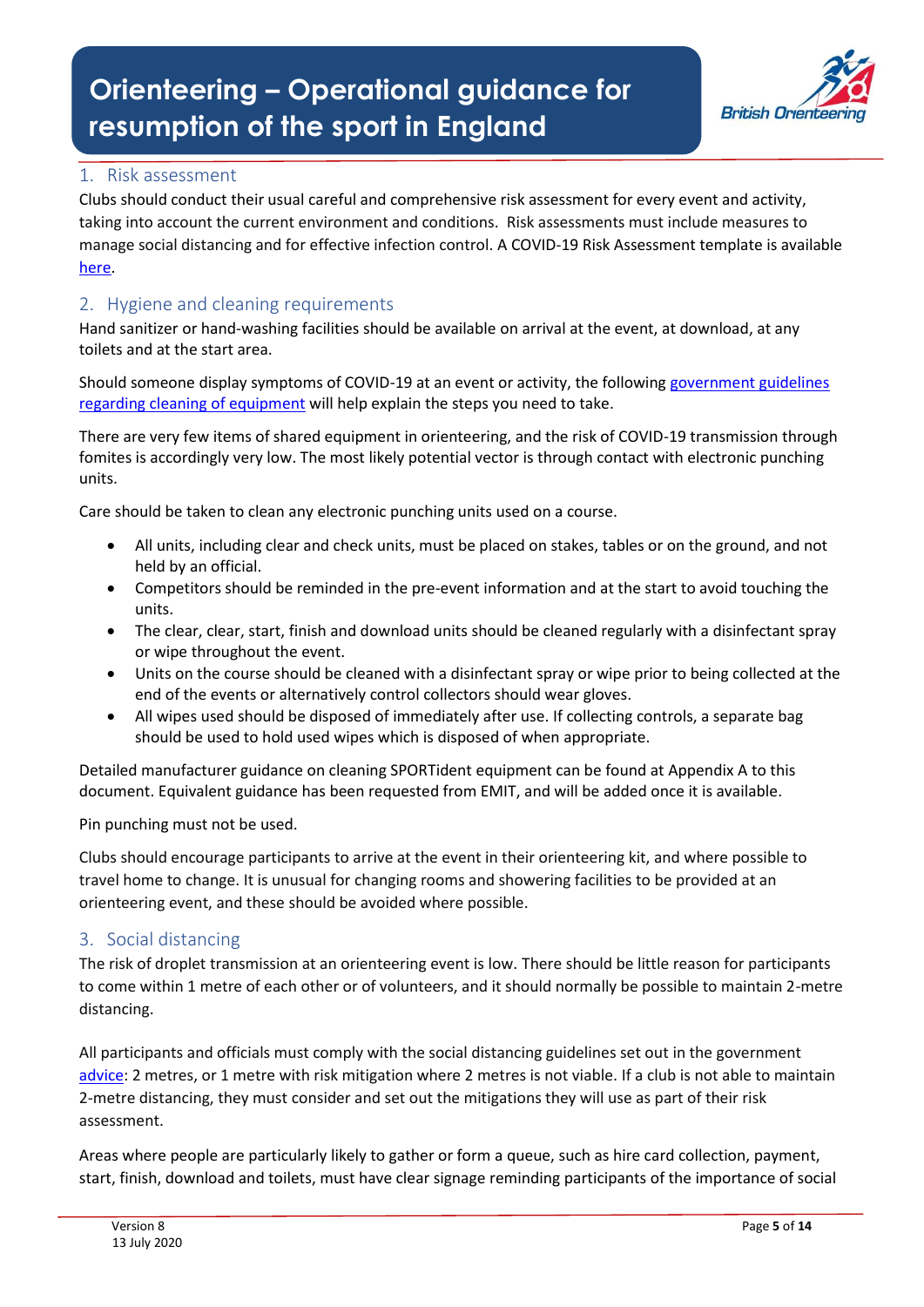

distancing, and may need to be marshalled to ensure compliance. Signage is available from British Orienteering [here.](https://bof2.sharepoint.com/:u:/g/Development-new/EYPDU-iwx1dAo4yrPsjwlvYBN-hvxO6Vd-qcZj538raKUQ?e=gb2ufb)

Clubs should ensure that steps are taken to avoid people needing to unduly raise their voices to each other. This is because of the potential for increased risk of transmission, particularly from aerosol and droplet transmission. If a call-up official is used at the start, they may say the names of competitors, but should avoid shouting them. Generators should be positioned so that the noise of their operation does not makes normal conversation difficult for the volunteer(s) working on download.

# 4. Participant Code of Conduct

Everyone taking part must follow the Participant Code of Conduct at all time. The Code of Conduct can be found [here,](https://bof2.sharepoint.com/:b:/g/Competitions/EWZUzhGeOWxPgXxiXFiTS20BkTMAy08Xm8S06riscl-hMg?e=3uMeb1) and key considerations include:

- Acting as an ambassador for the sport of orienteering at all times, and considering how their actions may appear in the eyes of landowners or members of the public.
- Observing social distancing at all times, including keeping their distance from other participants, volunteers and members of the public.
- Using hand sanitizer on arrival and departure.

# *Anyone who has symptoms of COVID-19, who is living in a household with someone who has a possible or confirmed COVID-19 infection, or who has been asked to isolate by NHS Test and Trace should remain at home.* People who are classified as clinically extremely vulnerable can now consider taking safe exercise outdoors and meeting up with one person outside their household; however, it is unlikely that they would be able to safely take part in an organised orienteering event or activity.

# 5. Permissions

Permission must be obtained from landowners for any orienteering event or activity, and any local or landowner-imposed restrictions must be adhered to.

Permissions should be sought in the usual way, but clubs should be aware that they may be required to provide additional information to demonstrate that they are able to deliver a COVID-secure activity. This document can be shared with landowners and local authorities in support of obtaining permissions if required.

# 6. Registration with British Orienteering

All orienteering events and activities are to be registered with British Orienteering through the usual registration process via British Orienteering, which ensures that insurance cover is provided as long as these guidelines are followed.

Any orienteering activities for which a set of results is produced must be registered as an event, and will be subject to the usual British Orienteering levy.

These guidelines have been approved by the British Orienteering Federation board for the resumption of orienteering events in England. Should clubs fail to adhere to, or deviate from these guidelines, or to any local or national Government restrictions, this may lead to the invalidation of the insurance cover for that particular club event or activity.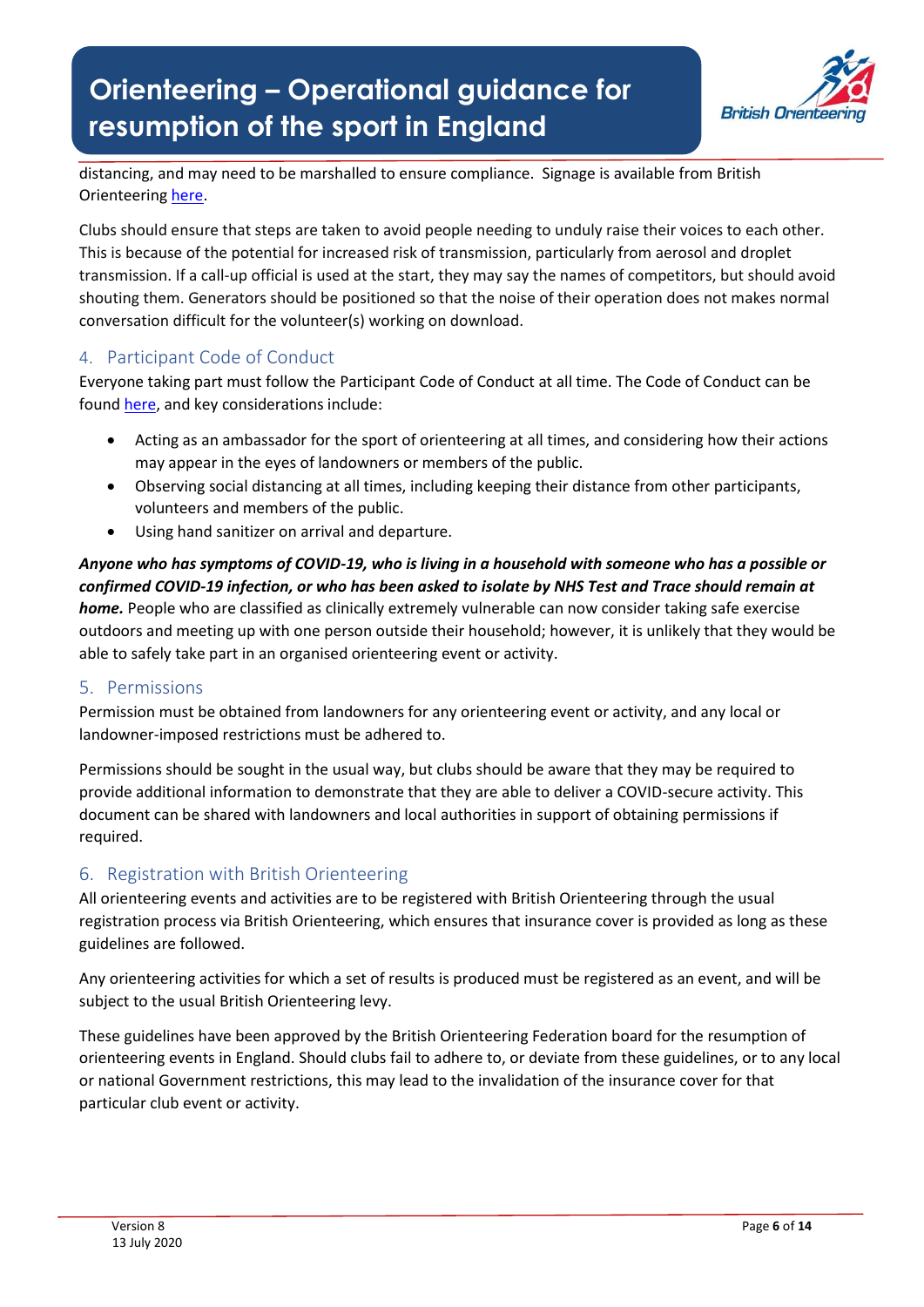

# 7. Pre-registration, payment and allocation of start times

#### **7.1. Pre-registration only**

All events are to be pre-registration only, with no entries taken on the day. This will allow clubs to manage the number of participants, in order to comply with restrictions on the size of gatherings, avoid queues of people on the day, and minimise the need for face-to-face interactions. Clubs can use established providers such as SI Entries or Fabian4 or establish their own pre-registration system.

It is up to organisers to decide whether to allow open entry, or whether to give priority to members of their own club or to members of British Orienteering. Events or activities should not be targeted at novices due to the requirement for additional support and guidance which is difficult whilst maintaining social distancing.

#### **7.2. Pre-registration form requirements**

All participants taking part in orienteering must use a pre-registration system which records specific details about competitors. This will allow the club to share information with NHS Test & Trace [\(guidance here\)](https://www.gov.uk/guidance/maintaining-records-of-staff-customers-and-visitors-to-support-nhs-test-and-trace) should it be required. Similar information must also be recorded about all volunteers.

This information should be retained for 21 days, unless it is necessary to retain it for longer for another purpose.

The information that a club may be required to share with NHS Test & Trace about each competitor or volunteer is:

- Name
- Contact telephone number
- Arrival and departure time (or an estimate of this based on start and finish time)

Further details can be found [here.](https://www.gov.uk/guidance/maintaining-records-of-staff-customers-and-visitors-to-support-nhs-test-and-trace)

#### **7.3. Pre-registration form: COVID-19 status and Participant Code of Conduct**

Pre-registration forms require entrants to acknowledge that they must not attend if they or a member of their household has COVID-19 symptoms, or if they have been asked to isolate by NHS Test and Trace, and that they will abide by the Participant Code of Conduct at all times.

#### **7.4. SI/Emit card hire**

It is for clubs to decide whether or not they hire or lend out equipment. Any equipment must be cleaned before it is hired or leant out, and cleaned again upon return.

If required, SI or Emit cards must be hired prior to the event, as part of the pre-registration process. Cards should be cleaned and individually bagged prior to issue at the event. A number of spare cards should be prepared as a back-up.

#### **7.5. Payments**

Clubs should ideally take payment for any entry, card hire or car parking fees prior to the event, using an online payment platform such as SI Entries, Fabian4 or bank transfer to the club account. If this is not feasible then taking payment on the day using contactless payments is advised. These approaches may require more administration before the event, but will reduce the need to collect and handle money on the day, or to visit a bank afterwards. The use of cash should be avoided.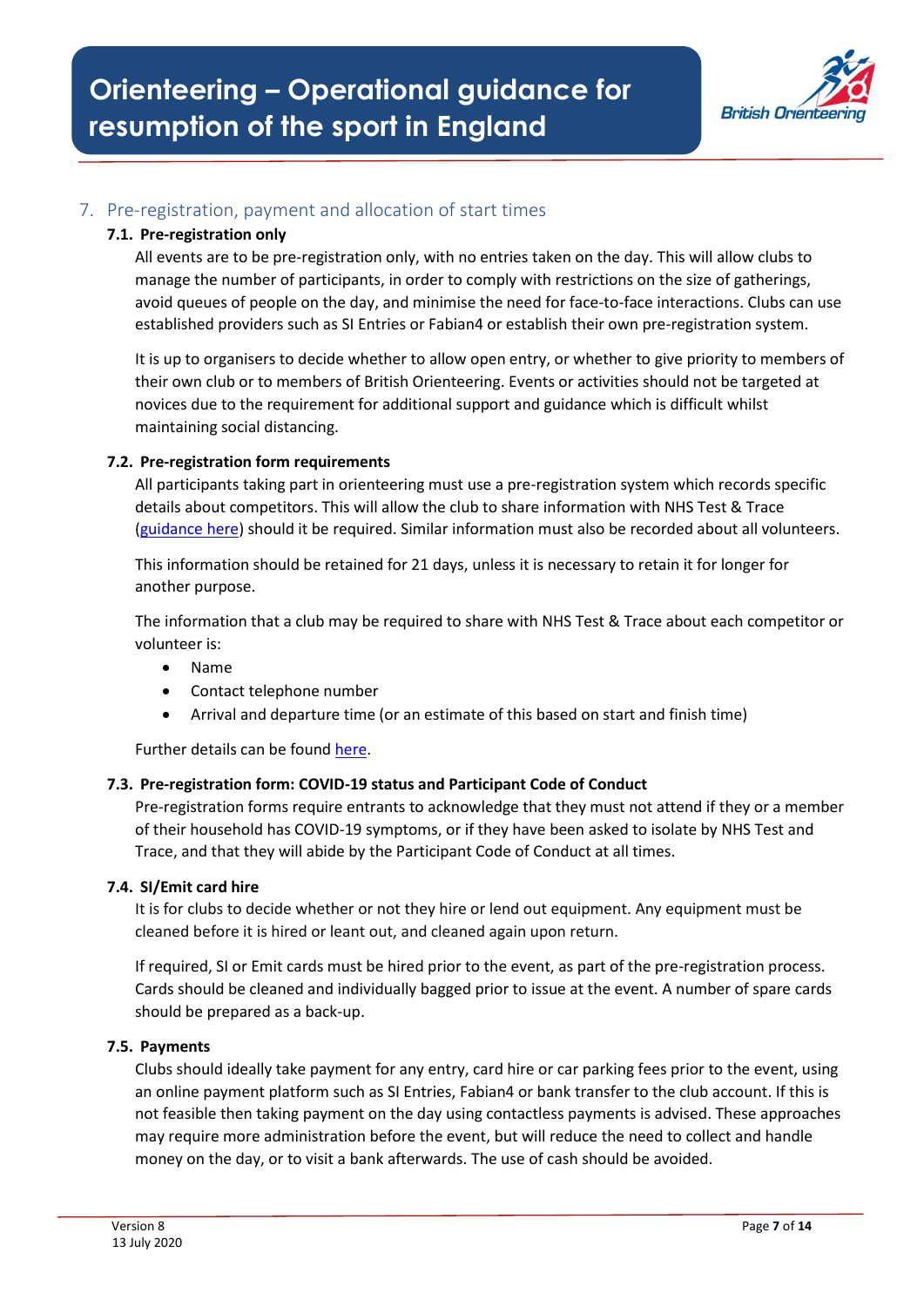

# **7.6. Refunds**

Clubs should offer a full refund to anyone who needs to withdraw their entry because they or a member of their household has COVID-19 symptoms, or because they have been asked to isolate by NHS Test and Trace, with the club to bear any admin charge imposed by the entry system provider.

Clubs should also make clear what refund policy will apply if the event has to be cancelled or postponed at short notice, including as a result of a change in local or national restrictions.

#### **7.7. Allocated arrival/start times**

No more than six people, including any officials, must be present in the immediate start area at any one time, and social distancing must be maintained between people from different households.

To limit the number of people in the start area, all participants must be allocated either a start time or a fifteen-minute start window.

No more than ten entries must start in any fifteen-minute window from each start location.

Competitors at each start location must start at least one minute apart, regardless of whether or not they are on the same course, unless they are in the same household (or support bubble).

The organiser must ensure that they leave sufficient free slots in the start list that people who miss their allocated slot do not need to wait at the start area for a long period.

To accommodate the expected number of participants, clubs could consider extending the time period for which the start is open, or providing two separate start locations for different courses.

#### **7.8. Event promotion**

Events can be promoted through newsletters, social media and emails. However, novices may require additional support which it may be difficult to provide in a COVID-secure manner. Therefore, events or activities should not be targeted at novices and clubs should avoid attracting novice participants by paying for adverts on social media or publicising events to external groups.

#### 8. Communications

Clear communication to participants, volunteers and orienteers is critical to ensure that they take all reasonable measures to comply with social distancing and hygiene measures at all times, before, after and during an event or activity.

Clubs are to ensure that all participants, prior to attending organised orienteering events or activities, are provided with information which explains how operations at the venue will take place. Clubs should provide information on their website and via email directly to the participant. As well as the information that clubs commonly distribute prior to events, the following must be included:

- **A reminder that participants must not attend if they or a member of their household has COVID-19 symptoms, or if they have been asked to isolate by NHS Test and Trace.**
- The participant's allocated start time or start window.
- Where the start will be located relative to the parking area.
- A link to the [Participant Code of Conduct.](https://bof2.sharepoint.com/:b:/g/Competitions/EfX0-LmKllFDiR_DAzbLLhEBGuYlzBWcEkfuswPwceZGSA?e=pzsWgf)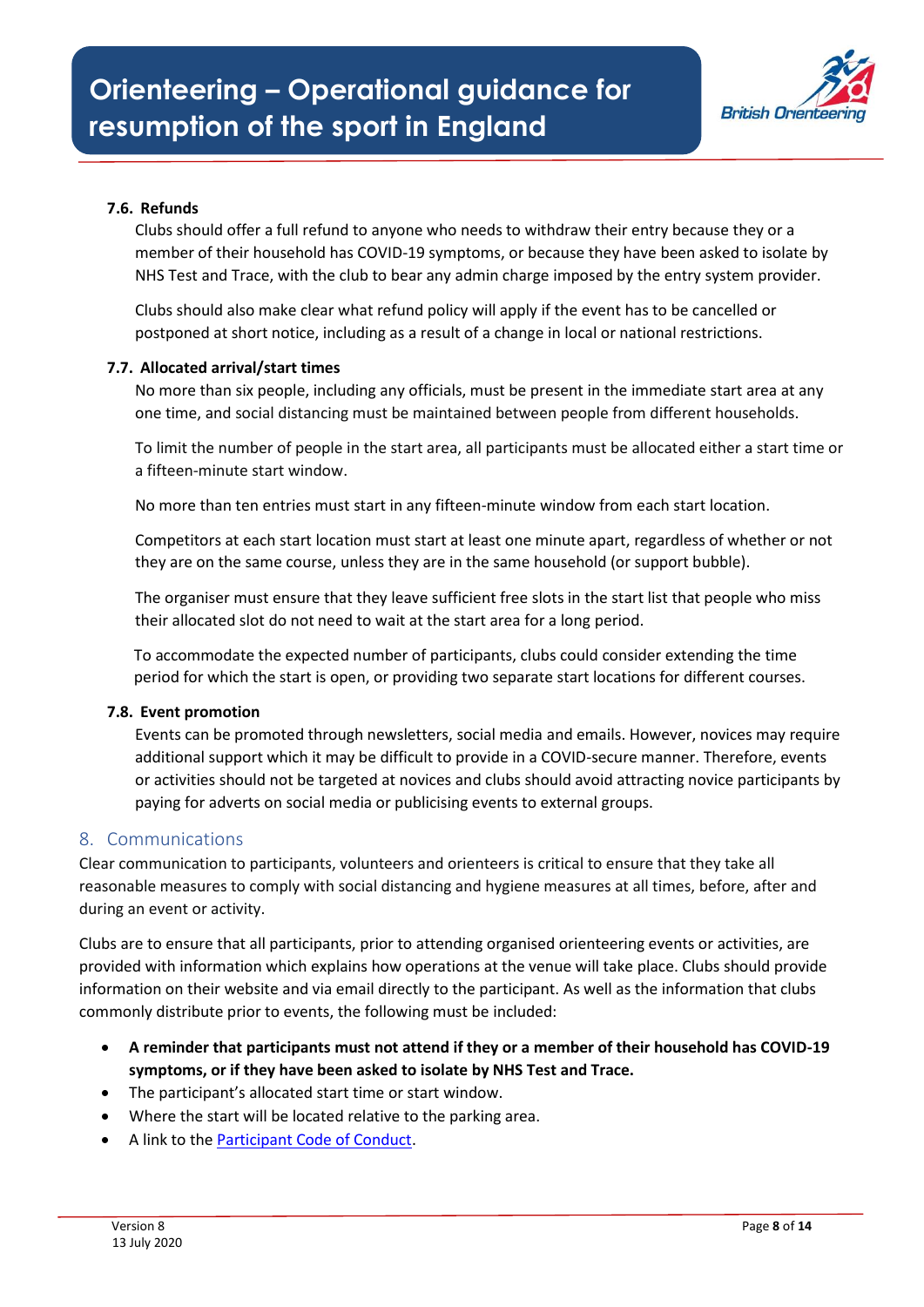

- A reminder that participants should make every reasonable effort to arrive at the event in time for their allocated start time or start window, including allowing extra time to travel to the venue where necessary.
- Clubs should encourage participants to arrive at the event in their orienteering kit, and where possible to travel home to change.
- A reminder of what participants should do on arrival, at the start, at the finish and at download.
- A reminder that competitors should avoid touching control units when punching.
- Any other changes to how the club usually runs an event, such as results not being visible at the venue.

Clubs must ensure that any participants or volunteers who develop symptoms of COVID-19 during the activity are sent home immediately and records are made of who they have been in contact with and for how long.

If someone who has taken part in an orienteering event or activity later develops symptoms of COVID-19, it is not the role of the club to communicate this to their volunteers or to other participants. Doing so has the potential to create issues for the club under data protection law. The club should, however, keep records of all participants and volunteers at an activity for 21 days, and share these records with NHS Test and Trace if requested by them to do so.

# 9. First aid

#### **9.1. Extensions to certificates**

The HSE has announced that if your First Aid at Work or Emergency First aid at Work certificate expired on or after the 16 March and you were unable to access training to requalify due to the coronavirus outbreak, the validity of these certificates can be extended to 30 September.

Although certificates are being extended until the end of September, an attempt should be made to sign up for a course at the earliest opportunity if courses are available.

Most training providers are hoping to return in July.

Those whose qualifications which will run out are advised to book onto a course as soon as possible. Due to the likelihood of trainers only being able to take smaller groups, places on courses will be limited, so book early.

#### 9.2. **First aid provision at events/activities**

As before, first aid provision must be appropriate to the needs of the event or activity. Always and only provide first aid within your qualification training and guidelines.

# 9.3. **Additional COVID-19 guidance**

Appropriate PPE should be available for use by the designated first aider, including gloves and face covering (covering the nose and mouth, such as buff or fabric mask).

When appropriate, for minor injuries (cuts, bruises, sprains) provide first aid support to injured person by directing the injured person in treating their own injuries.

CPR – follow normal procedure with the following important changes/exceptions (taken from St John's Ambulance advice):

- Do not place your face close to the casualty (so with initial assessment don't listen closely for breathing)
- Keep other helpers 2m away from you and the casualty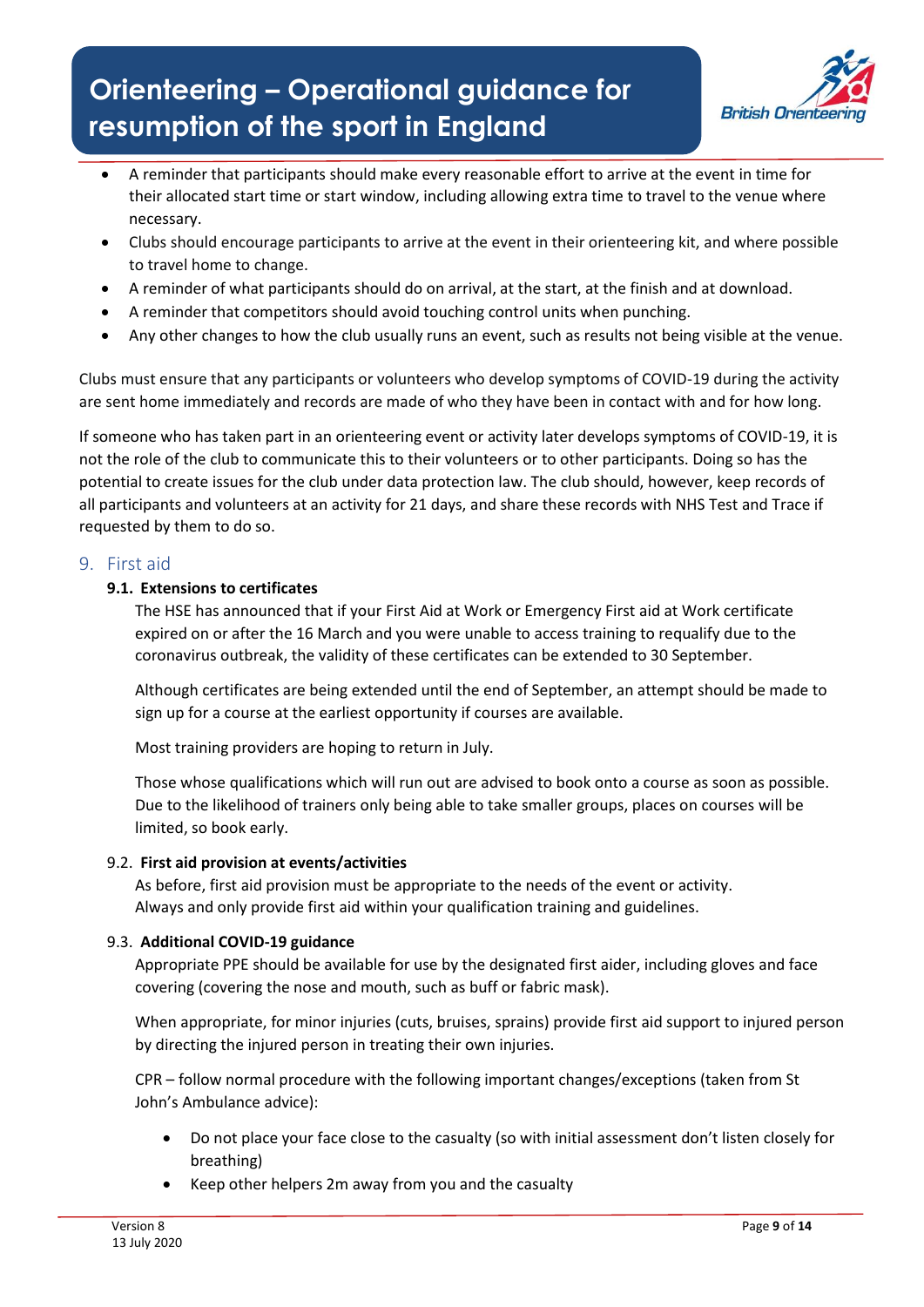

- Before you start CPR, use a towel or piece of clothing and lay it over the mouth and nose of the casualty
- Do not give rescue breaths, just continue with chest compressions

For major injuries follow normal first aid procedure within your training/qualification, being particularly careful not to touch bodily fluid and open wounds without gloves.

# <span id="page-9-0"></span>10. Signage

Appropriate signage is to be clearly displayed around the venue (hire card distribution or payment areas, start, finish and download areas, toilets) to remind participants of the importance of social distancing and good hygiene. Downloadable signage can be found [here.](https://www.britishorienteering.org.uk/COVID19_Safe_Orienteering)

Signage to be displayed should include:

- Social Distancing to be displayed anywhere where there could be a build-up of participants e.g. at hire card collect, payment, toilets, start, finish and download areas.
- Personal Hygiene washing hands
- Information on who should not participate those with COVID-19 symptoms

# 11. Toilets

If toilets are available at venues, then local regulations must be adhered too.

If mobile toilets are ordered by the club and used, the units should be spaced out and the queue structured to comply with social distancing requirements. Handles must be disinfected frequently throughout the event.

In the current circumstances, there is no requirement for clubs to ensure toilets are available at the venue. However, if toilets are not available then clubs must highlight this to participants in the pre-event information.

# 12.Catering

Catering should not be provided unless it can be arranged in a COVID-secure manner and in line with the relevant Government guidance.

# 13.Orienteering event/activity layout

# 13.1. **Parking**

Consideration should be given to allowing extra space between cars where the parking area permits.

#### 13.2. **Participant route at the venue**

Clubs must plan for the route those taking part will take at the venue. Appropriate signage is to be in place (see section [above\)](#page-9-0) and social distancing allowed for. Where possible, when not out on the course, participants are to flow in one direction from car to hire card distribution/payment to start, then finish to download to car.

# **13.3. Payment on the day**

If payments for entries are taken on the day by contactless card, the arrangements for taking these payments will need to be arranged so that those queuing adhere to 2m social distancing requirements. No entry on the day can take place, and all registration information should be captured as part of the pre-registration process.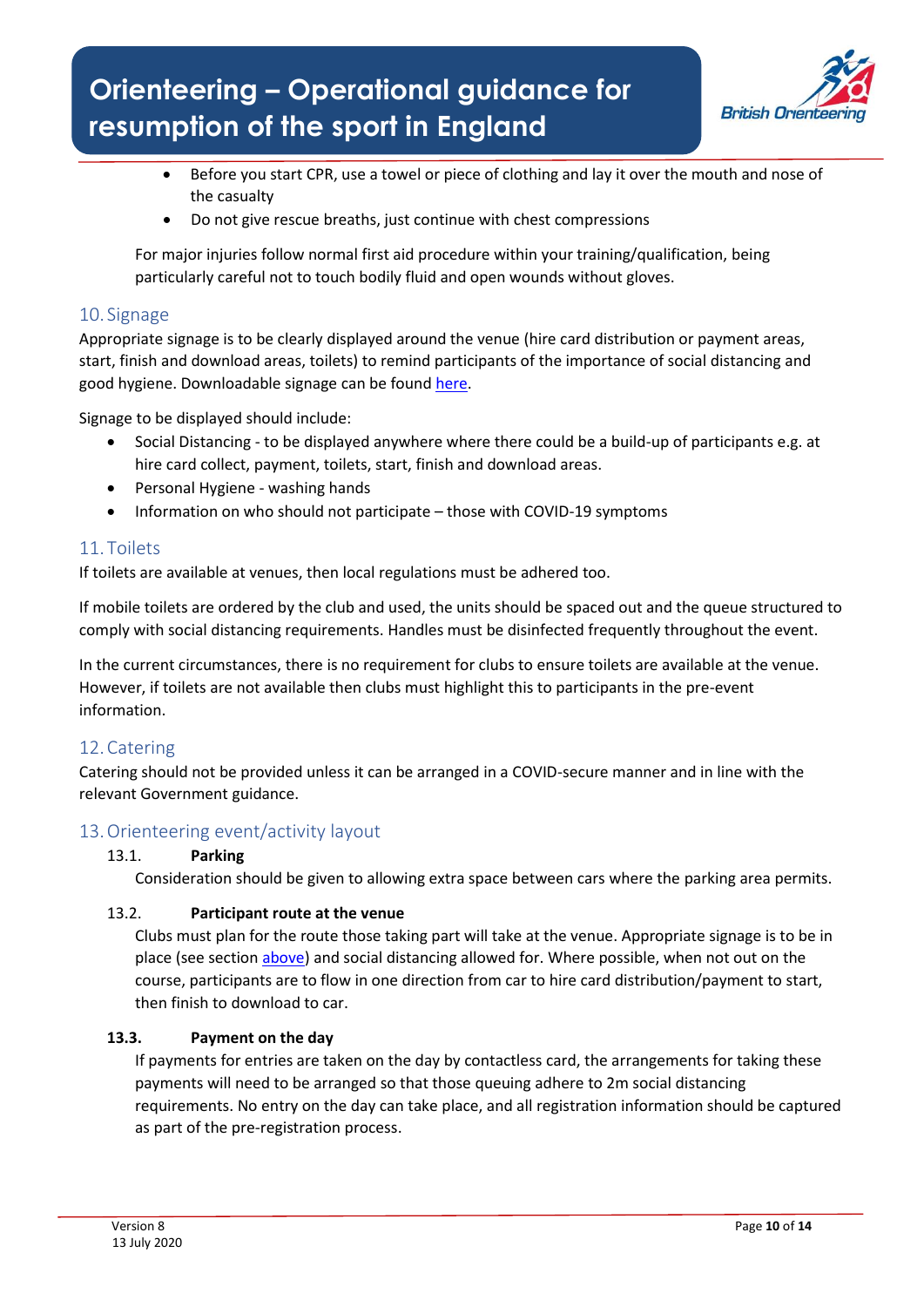

# **13.4. SI/Emit hire card distribution**

Hire card distribution will need to be arranged so that those queuing adhere to 2m social distancing requirements e.g. Those wishing to hire a card will have indicated this on their pre-registration form, and cards should be prepared in advance. A spare supply should be available in case this is required.

#### **13.5. Key drop**

As there is no requirement for registration, and to reduce the risk of fomite transmission, we recommend that clubs do not provide a key drop service.

#### **13.6. Start layout**

Starts will need to be arranged so that those queuing to start adhere to 2m social distancing requirements e.g. a formal start layout with large, clearly defined boxes, or a more informal punching start with sufficient space for participants to observe social distancing while queuing, and with no more than six people in the immediate vicinity (including any officials) at any one time.

Given the restriction on the number of starters from a single location, organisers may wish to provide two separate start locations for different courses. If two start locations are used, these must also be sufficiently far apart to ensure the groups of participants waiting to start remain separate, and must not be merely multiple lanes at the same start.

Where the venue permits, the start location(s) should be close to and, ideally, visible from the parking area, to reduce the likelihood that people will arrive at the start area significantly in advance of their start time.

#### **13.7. Map distribution**

If multiple courses use the same start, maps should be placed in map boxes that are appropriately spaced, and arranged in such a way that participants should only need to touch a single map. Maps must not be reused.

#### **13.8. Finish layout**

The finish must be sufficiently far from the start area(s) to ensure that those who have finished remain separate from those waiting to start. Participants should be encouraged to move clear of the finish after punching, and signage to encourage this is available.

Ensure there is sufficient space available after the finish to allow participants to recover before they download, while observing social distancing requirements. Signage maybe required to direct participants to the download area.

#### **13.9. Download layout**

Queues should be marked out to comply with social distancing requirements, including a suitable distance between the event volunteer(s) manning download and the participant. The download unit must be cleaned regularly.

Clubs can provide print outs of participant's times. The participant must be able to access the print out themselves. The printer must also be cleaned regularly.

No results are to be displayed (see section below).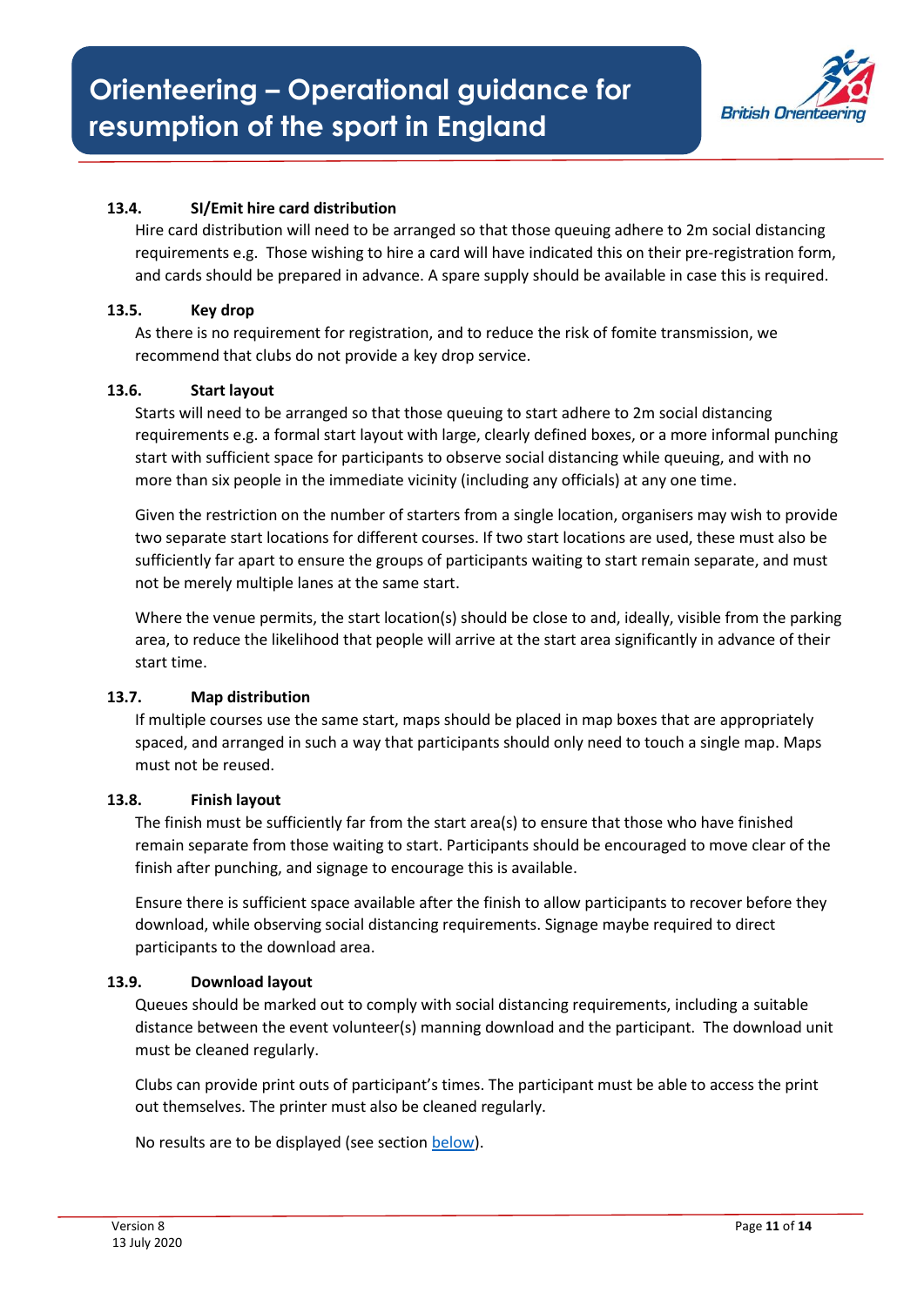

# **13.10. Hired and returned SI/Emit cards - Hygiene**

A system will need to be in place to store and clean hired cards after they have been returned. Cleaning all hired cards immediately on return with disinfectant wipes or cleaning fluid is recommended. (See section [above](#page-4-0) for further information)

Consideration could be given to longer term hire, allowing participants to retain a hired card for a period of time or a set number of events. This would reduce the frequency of cards changing hands, and consequently the cleaning and administration required.

#### **13.11. Post event equipment – Hygiene**

Controls and other equipment must be cleaned after use. (See sectio[n above](#page-4-0) for further information)

#### **13.12. Spectators**

It is unusual to have spectators at events. Clubs should ensure that any spectators are to remain socially distanced whilst attending events.

#### 14.Course planning considerations

Courses can be linear or score and no relays will be allowed.

Courses should be planned to enable social distancing and reduce the risk of face-to-face meetings between competitors and the general public. In particular, planners should:

- Avoid setting legs that could result in competitors running in both directions through the same narrow pinch points (small paths/gates/stiles).
- Avoid areas of the venue where gatherings of the general public may take place.

#### 15.Volunteers and coaches

#### **15.1. Duty of care**

Clubs have a duty of care to volunteers to ensure, as far as reasonably practicable, that they are not exposed to risks to their health and safety. *Nobody should be required to work or volunteer in an unsafe environment.*

#### **15.2. Training**

Core training for all volunteers on COVID-19 mitigations is available for free through [CIMSPA.](https://www.cimspa.co.uk/library-and-guidance/coronavirus---cimspa-briefings/reopen-sport-and-physical-activity-sector-facility-reopening-guidance)

#### **15.3. Volunteer plans**

Specific consideration needs to be given to how the volunteers or coaches will deliver the activity or event. Detailed arrangements should be made between the volunteers prior to the event or activity. Each plan should include:

- Event timings including set up, delivery and break down of event.
- What each individual role will entail, including where each volunteer will be located at the venue.
- Who will be doing each role.
- Emergency procedures, including what they should do in the event of a suspected COVID-19 case arising.
- How many volunteers or coaches will be required to ensure a safe event or activity.
- Identifying whether any volunteers will be required or advised to wear face coverings or other PPE.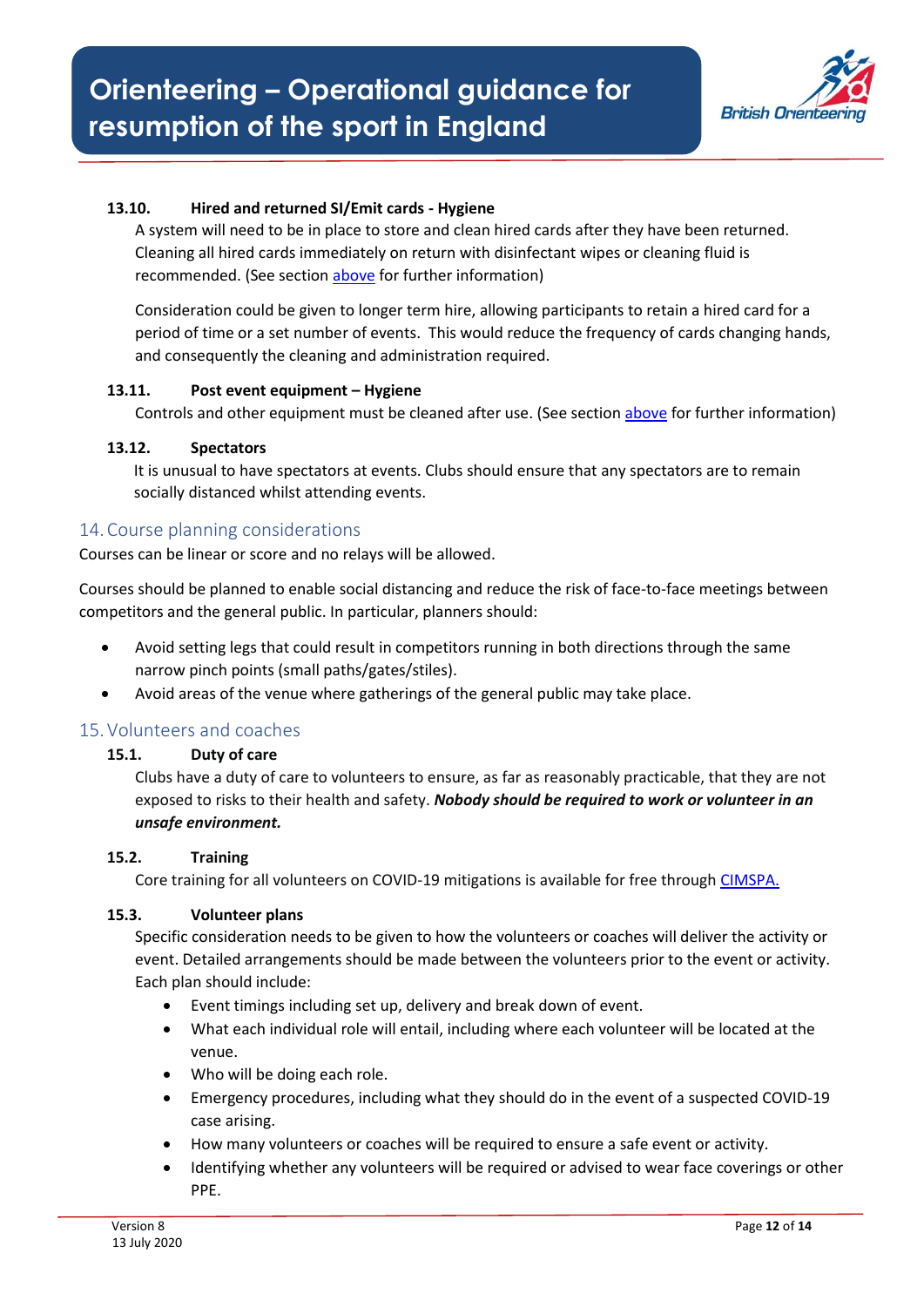

• Identifying which roles need new processes and procedures, such as for hygiene or social distancing.

# **15.4. Clinically vulnerable volunteers**

It is possible that some regular volunteers may be classified as clinically vulnerable, including those aged over 70, or may live with people who are classified as clinically extremely vulnerable.

These individuals should be offered the option of the safest available on-site roles, enabling them to maintain social distancing from others. If they have to spend time closer to others than permitted by the government guidance, the organiser should carefully assess whether this involves an acceptable level of risk. As for any risk, the organiser must take into account specific duties owed to those with protected characteristics.

People classified as clinically extremely vulnerable should not volunteer, or be asked to volunteer, at an orienteering event or activity.

# **15.5. PPE and face coverings**

Except for situations where the risk of COVID-19 transmission is very high, the role of PPE in providing additional protection is extremely limited.

There are some circumstances when wearing a face covering may be marginally beneficial as a precautionary measure. The evidence suggests that wearing a face covering does not protect the wearer, but it may protect others if the wearer is infected but has not developed symptoms.

The evidence of the benefit of using a face covering to protect others is weak and the effect is likely to be small. Face coverings are not a replacement for other ways of managing COVID-19 risk, including the social distancing and hygiene measures set out in this document. The Government guidance is that face coverings should not be relied on for the purpose of a health and safety risk assessment.

# 16.Displaying results

To reduce the possibility of participants congregating in one place, results should not be printed out or displayed on screens at the venue. Clubs may be able to provide live results at the event by Wi-Fi, which can be accessed on participants personal mobile devices.

# 17. Safeguarding

British Orienteering's Welfare and Safeguarding Policies must be followed. The O Safe policy and further information can be foun[d here.](https://www.britishorienteering.org.uk/safeguardingandsafety)